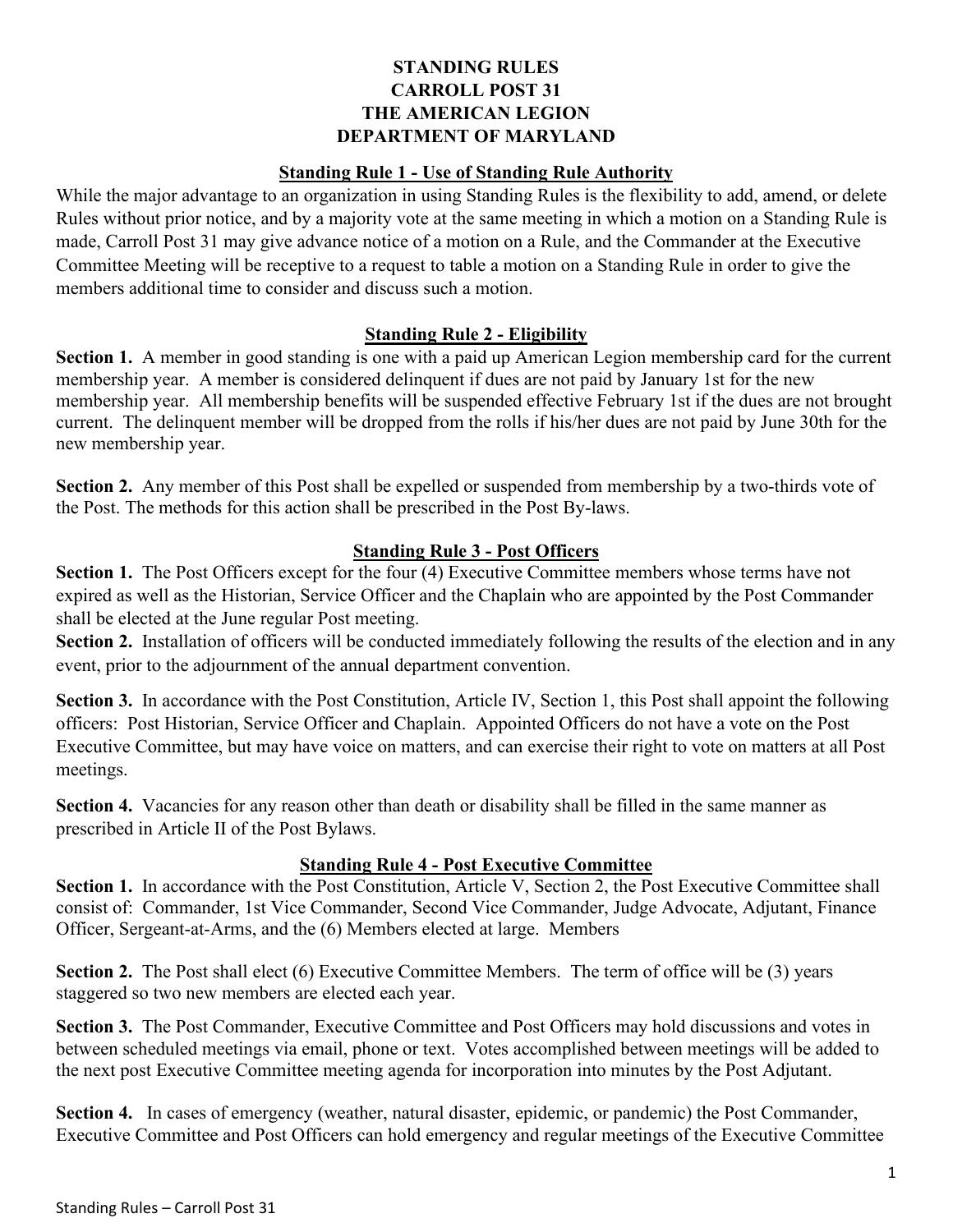at places other than the Post established meeting location. These meetings can also be held using other means of communication such as teleconference and videoconference if all persons participating in the meeting can hear each other at the same time. Participation in a meeting by these means constitutes presence in person at the meeting. Members of the Executive Committee that miss three (3) consecutive meetings in a row can be removed by a two/thirds (2/3) vote of the Post Executive Committee. The Post Adjutant will send a letter to the member after missing two (2) consecutive meetings.

**Section 5.** The Executive Committee will be responsible for the hiring and discharging of all employees.

### **Section 6. Carroll Post 31 Executive Committee Elected Members (PECMs)**

**(a). Eligibility**. Any Member, other than the officers who are members of the PEC ex officio, may serve as a Carroll Post 31 PECM.

**(b) Election to the Post Executive Committee**. Elections to fill a PECM office shall be at the same time (i.e., at the same meeting), and in the same manner, as the election of Officers.

**(c). Vacancy in a PECM Office**. A vacancy in an office of the PECM shall be treated as a vacancy in an elected office.

**Section 7.** The Post Executive Committee is the administrative authority and manages Carroll Post 31 in accordance with the Constitution and By-Laws of The American Legion, of the Department of Maryland, and of Post 31, but they manage the Post on behalf of the Carroll Post 31 Membership. The Post Executive Committee has the responsibility, and commensurate authority, on matters such as, but not limited to, the Post's compliance with the rules and regulations of The American Legion and the Department of Maryland; compliance with external laws and regulations (e.g., environmental and safety laws and regulations, alcohol license regulations and gaming permits, etc.); supervising the financial management and ensuring the audit of the Post's affairs; the daily operations of the Post, to include employment and compensation decisions, and the obtaining of insurances as appropriate.

### **Standing Rule 5 – Post Operations Committee**

**Section 1.** The Operations Committee shall consist of the Post Commander, serving as the Chair, and two (4) members of the Post Executive Committee selected by the Post Executive Committee at the Executive Committee meeting in June of each year by the process below ascribed.

**Section 2.** Every year at the June Executive Committee meeting two (2) new members shall be elected to fill the vacancy on the Operations Committee created by the expiration of the current term of two (2) members. Such members will be qualified members of the general post membership (don't need to be serving on the executive committee) and will serve for a 2-yr term.

**Section 3.** Any member of the Operations Committee can be removed from the committee by a two/thirds (2/3) vote of the Post Executive Committee. Vacancies occurring in the Operations Committee shall be filled by the Post Executive Committee and the term of office shall be the same as the member vacating the office. All power and operations of the Operations Committee shall be suspended, and the powers vested in them shall reside with the Executive Committee until such time as a three-member Committee is restored.

**Section 4.** All actions and decisions of the Operations Committee can be reversed by majority vote of the Post Executive Committee or a two-thirds (2/3) vote of the quorum at a regular Post meeting.

**Section 5.** The Operations Committee shall have the function of operating the lounge and social hall at Carroll Post #31. They shall have the power to make day-to-day operating decisions of the lounge in accordance with the provisions contained herein. They shall not have power to take any action or shall not incur, or cause to be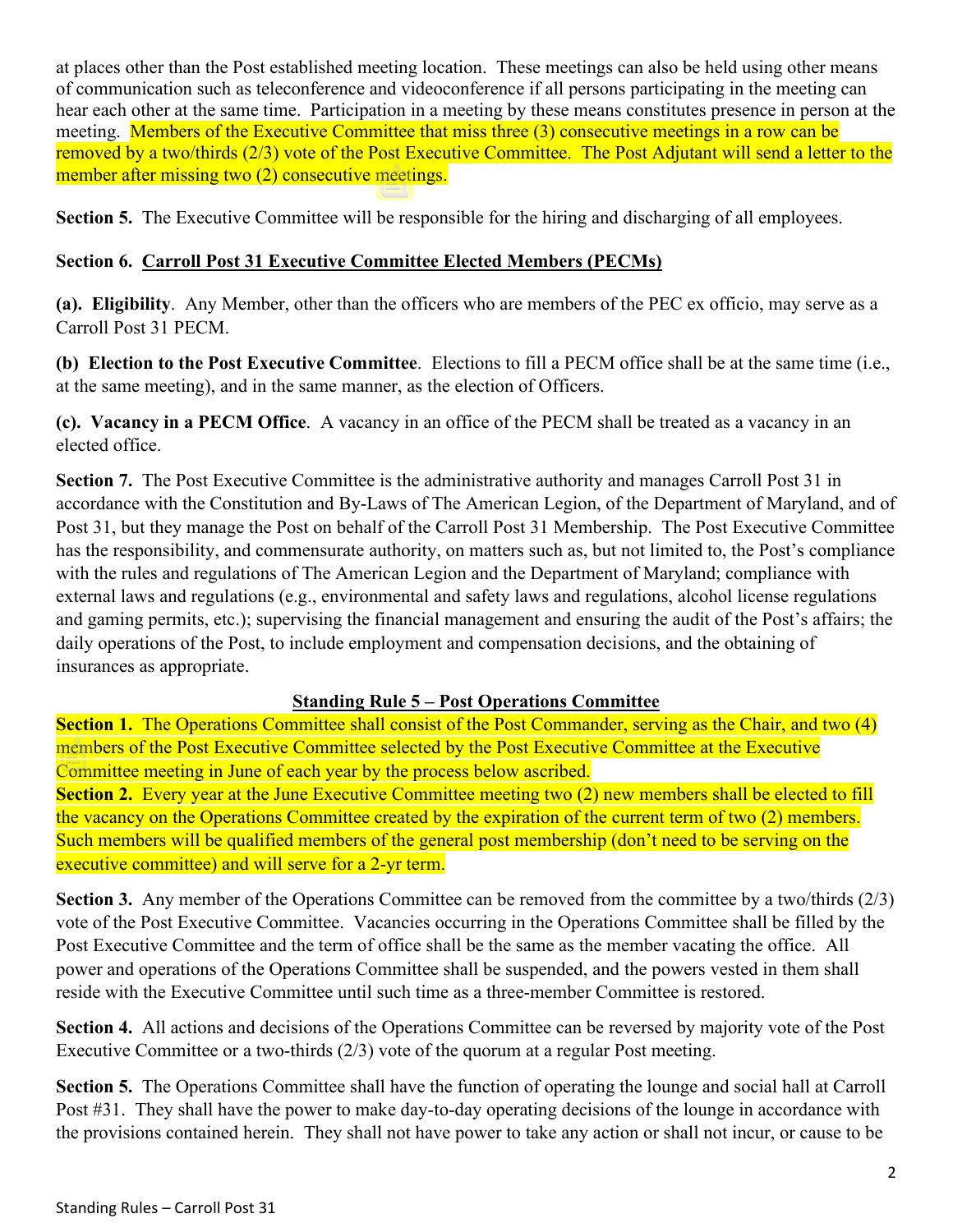incurred, any liabilities or obligations whatever which shall subject to liability, any Post, subdivision group of members of the American Legion or other individuals, corporations or organizations.

**Section 6.** All decisions of the Operations Committee must be a unanimous decision of all five (5) members. If a unanimous decision cannot be reached the issue shall be referred to the Post Executive Committee, postponed, or withdrawn.

**Section 7.** The Operations Committee has no power to obligate funds of the Post except as permitted in Section 8 and 9 of this Article. The Committee may make donations of goods and services to other affiliated organizations, programs, or non-profit organizations. An example would be donation of the hall rental fee or soda to the American Legion Auxiliary for a benefit dance, or other good or service provided by Post.

**Section 8.** The Operations Committee shall also have power to approve donations to individuals or groups up to two hundred fifty dollars (\$250.00) per month, provided no single individual receives a donation larger than one hundred dollars (\$100.00). These donations must be reported at the next Post Executive Committee meeting.

**Section 9.** The Operations Committee shall further have power to approve one-time donations to Veterans with certified emergency needs up to one thousand dollars (\$1000.00). These donations must be reported at the next Post Executive Committee meeting. Emergency is herein defined as a situation that endangers a Veteran's ability to provide for basic needs of food and shelter.

**Section 10.** Reports of all Operations Committee decisions, except for day-to-day operational decisions, shall be presented to the Executive Committee and Post membership at the subsequent meeting of each body in writing.

**Section 11.** Failure to provide the report of decisions to the Post Executive Committee for two consecutive months shall cause all power and operations of the Operations Committee to be suspended immediately and the powers vested in them shall then reside with the Post Executive Committee until such time as the reports are delivered to the Post Executive Committee.

**Section 12.** The Operations Committee shall meet at the discretion of the Post Commander, and at minimum of twice (2x) monthly. A special meeting of the Operations Committee shall be conferred upon the request of the Executive Committee and/or by the request of at least two (2) Operations Committee members.

# **Standing Rule 6 – Finance Officer – Duties and Responsibilities**

**Section 1.** The Finance Officer will serve as the custodian of the post funds. The duties and responsibilities include the following:

# **Investments / Policy Statement**

- Review the Post investment policy statement and ensure all funds are being maintained in accordance with the investment policy statement.
- Review the investment policy statement at a minimum yearly and recommend any changes to the policy to the executive committee and subsequently the membership.
- The investment policy statement will be voted on and approved yearly at the September regular membership meeting.
- Interview and recommend an investment adviser to the executive committee to custodial and manage the appropriate portion of Post 31 assets.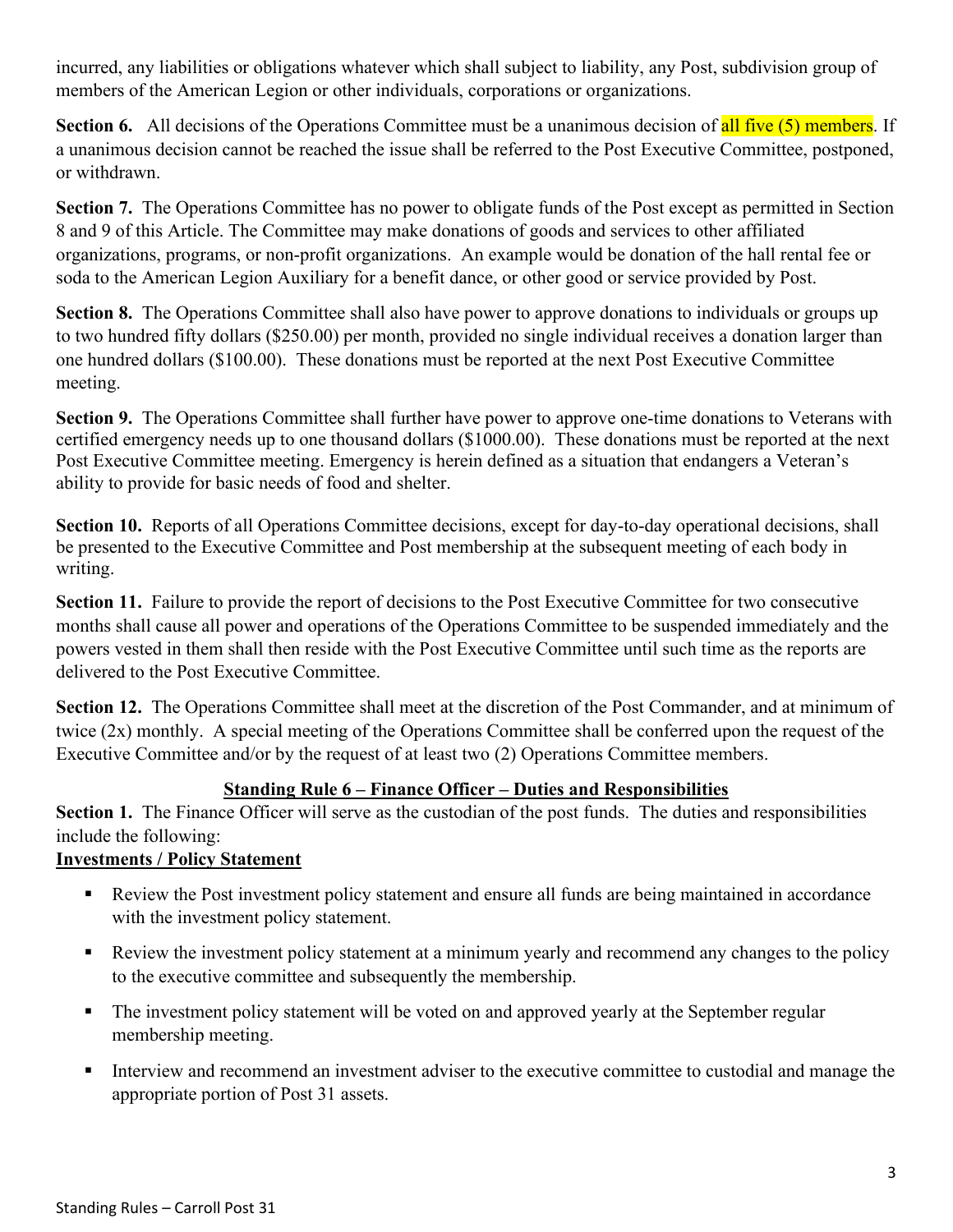Review the management of the funds managed by any third-party investment manager to ensure the assets are managed within the approved investment policy.

### **Post 31 Financial Accounts**

- Reconcile monthly all post accounts to ensure accuracy
- **Provide a report to the executive committee monthly the condition of post assets and cash flow.**

#### **Post 31 Reporting**

- **Prepare financial reports indicating the condition of finances of the post to be distributed to the** executive committee and post membership during regular post meetings.
- Ensure that the federal and state tax returns are completed and file necessary forms to maintain the nonprofit status.

#### **Risk Management**

 Yearly review and recommend any changes for all insurance policies maintained by the post to ensure the post maintains adequate insurance policies to protect post assets.

#### **Physical Security of Post Financial Assets**

The finance officer will ensure there is adequate security of the cash maintained in the post and develop a policy for cash management and security. This will include the following:

- $\blacksquare$  A properly working safe
- **Periodically changing the combination to the safe**
- Maintaining a list of individuals authorized to have the combination to the safe,
- Overseeing the disbursement, use and return of cash to members chairing various fundraising activities
- Reporting any concerns immediately to the commander of the post.
- The Finance Officer will maintain all log on account credentials for all financial accounts and share those credentials with the Commander, 1<sup>st</sup> Vice Commander, Adjutant and the Post Manager.

### **Cash Ledger Journal**

- All transfers of cash will be maintained in the cash leger journal
- Any officer/member who has collected cash will count the cash and seal it in an envelope and sign the back of that envelope. That cash will then be entered into the cash journal. The person taking receipt of that cash will prior to making deposit open and count the cash sign in the book agreeing with the original count and make the deposit. In the event there is a cash discrepancy a post the finance officer will be contacted. For an example:

*Legion Member John Jones is chairing a feed. At the end of the feed he has \$2,500 in cash. He puts the \$2,500*  in a sealed envelope signing the back of the envelope. John then enters that amount in the cash ledger journal *and drops the funds into the safe. The next morning the manager (Sally Smith) is making a trip to the bank to make deposits. The manager opens the envelope and counts the money agreeing with John's count. The manager signs off on the ledger and makes the deposit.*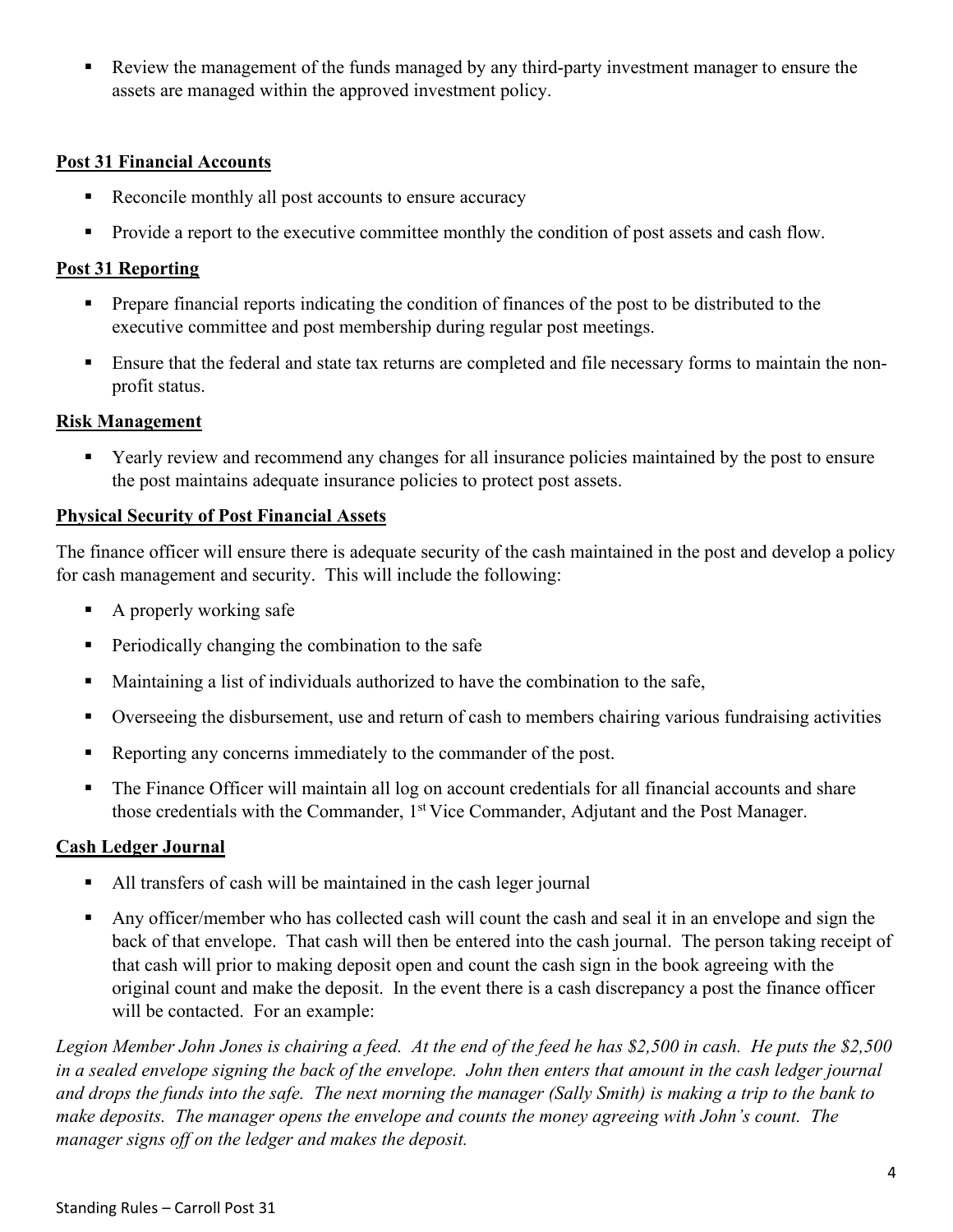• The Finance officer will review and sign off on the journal after verifying the deposit was made in the bank. The entry will look like below:

| Date                   | Cash<br><b>Entered</b> | <b>From</b>         | By         | Cash<br><b>Verified By</b> | <b>Cash</b><br><b>Deposited</b> | Date       | <b>Finance</b><br>Officer |
|------------------------|------------------------|---------------------|------------|----------------------------|---------------------------------|------------|---------------------------|
| Jan $15$ <sup>th</sup> | \$2,500                | Scholarship<br>Feed | John Smith | Sally Smith                | 82,500                          | Jan $16th$ | TEM                       |

### **Post Disbursements**

The finance officer shall sign or review the signing of all check disbursed by the post to ensure all expenditures of funds were authorized to be disbursed.

### **Authorized Disbursement**

 There will obviously be a need between meeting for various disbursement of money for maintenance/operational items. The following table is the amounts permitted to be authorized for these urgent issues. The authorized amounts are per incident in a month.

| <b>Position</b>         | <b>Authorization for Repair (Per</b><br>Incident) | <b>Authorization for Purchase (Per</b><br>Incident) |
|-------------------------|---------------------------------------------------|-----------------------------------------------------|
| Post Officer            | \$1000.00                                         | \$250.00                                            |
| <b>Executive Member</b> | \$1000.00                                         | \$250.00                                            |
| Post Manager            | \$1000.00                                         | \$250.00                                            |

# **Standing Rule 7 – Finance (Budget & Procurement)**

Section 1. The amount of such annual Post dues shall be fixed and determined by the Executive Committee subject to the approval of the Post membership. The annual dues of this Post shall be maintained at a minimum of **five dollars (\$5.00)** above the amount paid to National and Department of Maryland.

**Section 2.** The Post Finance Officer shall have the authority to pay the normal daily operating expenses of the Post and businesses out of the Post general fund including payment of items that are approved in the post annual operating budget.

**Section 3.** All contemplated expenditures beyond the normal daily operational expenses, other than those approved in the annual budget, of this Post must be approved by a majority vote of members present at a regular or special meeting of the Post. All expenditures exceeding one thousand dollars (\$1,000.00) not entailing normal daily operational expenses shall be referred to the Post Executive Committee for recommendation before consideration at a regular or special Post meeting for a vote by the membership

**Section 4.** The Post Executive Committee shall have the power to make emergency expenditures of up to five thousand (\$5,000.00) dollars by a unanimous vote of a quorum of the Post Executive Committee. Emergency is herein defined as a need that endangers the safe continued operation of the Post Lounge or Social Hall.

**Section 5.** The Post Finance and Budget Committee will present a proposed budget of expected expenses at the first meeting of the new legion year. A majority vote of members present is required for approval after which the finance officer may pay out funds as per Article VI, Section 2 of the Standing Rules.

**Section 6.** Two (2) signatures are required on all financial check disbursements, except:

a. The post operational account only requires one (1) signature when expenses are less than \$1000.00*;* \$1000.00 or more requires two (2) signatures, and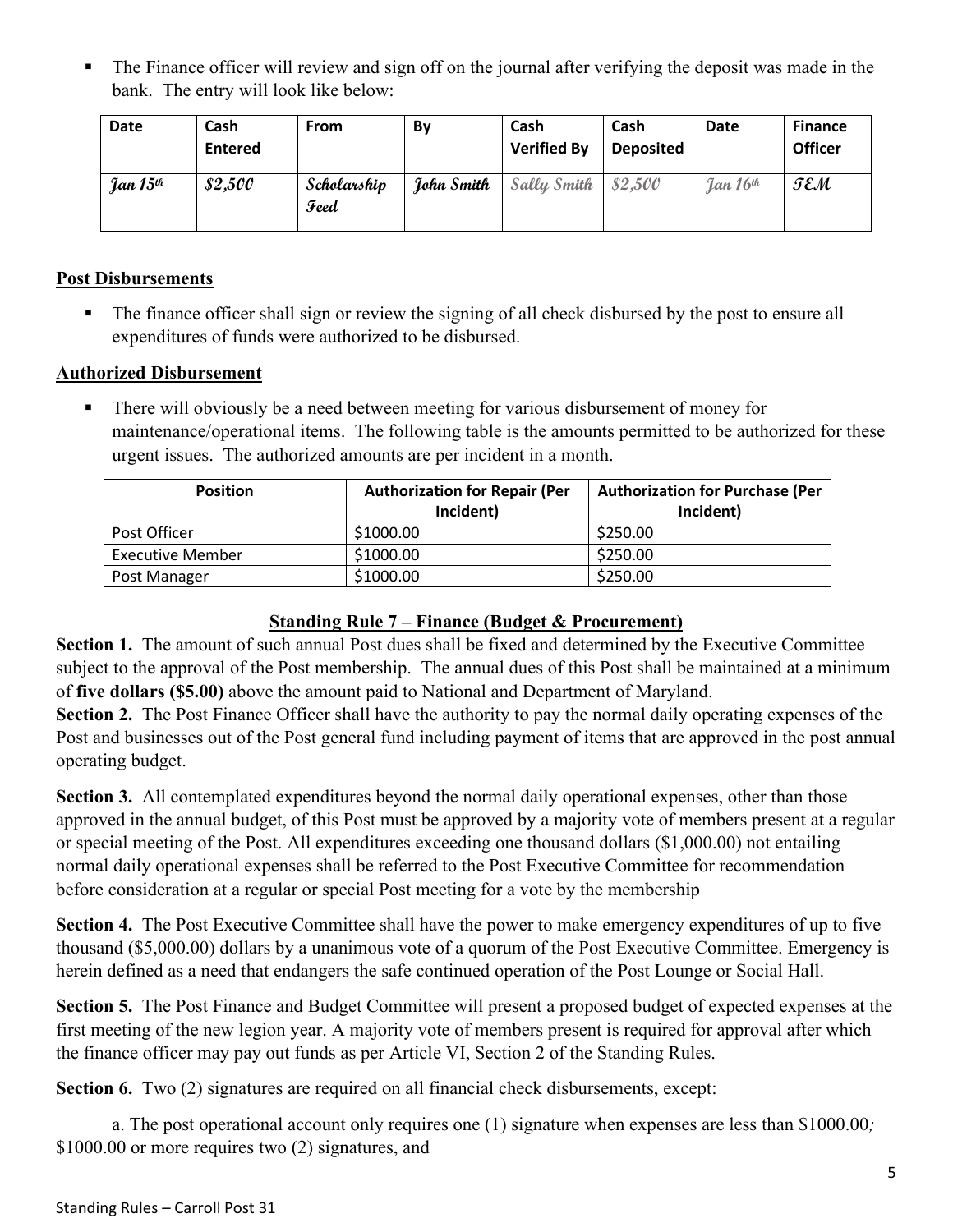b. Recurring bills (electricity, water, phone and internet) substantiated by a hard copy bill, regardless of amount, only requires one (1) signature.

c. The only authorized signers are: Commander, Adjutant and Finance Officer

**Section 7. Procurement.** Procurement is the purchase of supplies or services, either with or without a formal written contract; it is not the hiring of employees.

**Section 8. Procurement Scenarios and Spending limits for non-budgeted items.** There are four scenarios of procurement.

**(a). Small Purchases**. These are purchases below \$2,500.00. The Post Executive Committee may approve these purchases as approved by Post membership. These purchases will be reported to the Membership at the next Regular Membership Meeting.

**(b). Purchases in Emergency Circumstances**. Purchases in excess of the budgeted emergency circumstance line item, up to an additional \$5,000.00, may be approved by a unanimous vote of Post Executive Committee, without additional approval of the Post Membership, if the Post Executive Committee determines that exigent circumstances warrant that purchases commence, or contracts be entered without delay. Exigent circumstances include things such as, but not limited to, the emergency repair of electrical, plumbing, heating and cooling, and security systems. These purchases shall be reported to the Membership at the next Regular Membership Meeting.

**(c). Purchases Effecting Health, Safety, and Compliance.** Non-Budgeted purchases, up to an additional \$5,000.00, that are needed to ensure health, safety, or compliance with law or regulation, may be approved by the Post Executive Committee additional approval of the Post Membership. These purchases shall be reported to the Membership at the next Regular Membership Meeting.

**(d). Major Purchases.** These are non-budgeted purchases that do not qualify under (a), (b) or (c) above. Major purchases are subject to approval by a majority vote of the Membership at a Regular or Special Membership Meeting. While it may be advisable to give notice and have discussion at least one Membership Meeting before a vote on a major purchase, there is no requirement to do so, i.e., the major purchase can be introduced and voted on at the same Membership Meeting.

# **Section 9. Non-budgeted Expenditures without Executive Committee Recommendation.**

Non-budgeted Expenses, exceeding \$1,000.00, proposed at Post Membership Meeting without Post Executive Committee recommendation, shall automatically be referred to the Post Executive Committee for consideration and recommendation. No such expense may be voted upon by the Post Membership meeting until the next Regular Membership Meeting following the initial motion. This rule may be suspended with a unanimous vote at any Post Membership meeting.

**Section 10. Contracting with Members of Carroll Post 31 or Their Relations**. Contracts with, or compensation for services or supplies from, Members of Carroll Post 31 or their relations, are subject to the same restrictions and considerations on employment in Standing Rule 9. This does not preclude using volunteer labor of members or their relatives.

**Section 11. Criteria for Purchases**. Purchases, in any amount, can only be made if it is determined that the prices to be paid are fair and reasonable; that the market survey and competition considerations were appropriate for the type and value of the purchase; and that the purchase is free from real or apparent conflicts of interests. Factors other than lowest price may be considered in purchasing a supply or service, and in selecting the contractor (i.e., a value/cost trade off).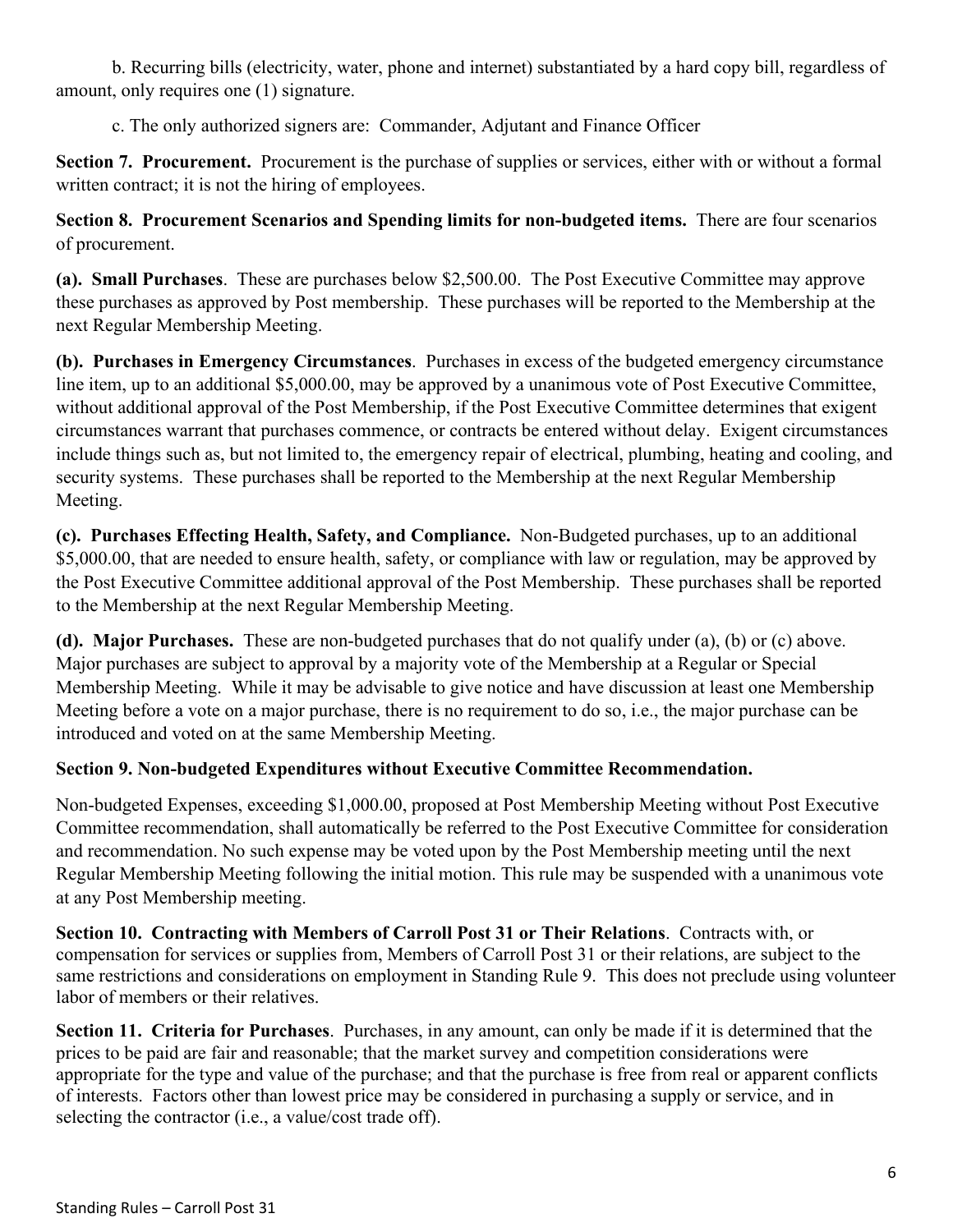# **Standing Rule 8 – Other Post Expenditures**

**Section 1. Expenditures for Routine Post Operations**. Budgeted expenditures necessary for the operations of the Post, such as utilities for the Post headquarters, require additional approval by the Membership, and the Post Executive Committee shall ensure such payments are proper and are made as a part of its management of the Post. These payments shall be reflected in the course of financial reporting at Regular Membership Meetings. Any project or purchase exceeding \$3000.00 requires 3 bids. The QuickBooks software program with four (4) licensed users has been authorized for purchase. The cost of the program is \$77.00 a month.

**Section 2. Expenditures for Carrol Post 31 Initiatives**. Subject to the approval of the Membership, Carroll Post 31, like all posts of The American Legion, may sponsor on-going activities, such as but not limited to, sports teams and scouting organizations. The Post may budget such expenses. However, The Post may also support occasional activities, e.g., of a social, patriotic, or fund-raising nature. In the cases of non-budgeted expenditures, the approval of the Membership is required to engage in, or support, such activities, and the Members' approval is the authority to incur and pay the reasonable and necessary expenses associated therewith. These expenses will be reflected in the course of financial reporting at Regular Membership Meetings.

**Section 3. Post Donations**. The Post's charitable donations, not contained in the Post budget, are subject to the approval of the Post Executive Committee for up to \$500.00.

### **Standing Rule 9 – Post Employees**

**Section 1. Employees of Carroll Post 31**. An employee of the Post is an employee within the meaning of the guidelines of the State of Maryland Department of Labor, Licensing, and Regulation. In short, a Post employee is a person for whom the Post submits income tax reports – other than a Standard Form 1099.

**Section 2. Employment Authority**. The Post Executive Committee has hiring and discharge authority over employees. This includes setting the qualifications for, and the terms and conditions of, employment. Employment with Carroll Post 31 is a personal services contract, and the Post Executive Committee has supervisory and disciplinary authority over Post employees. The Post Manager has been delegated the authority to hire for any position within the approved hourly wage.

### **Section 3. Employment Considerations**

**(a). Employment of Carroll Post 31 Members or Relations**. Subject to the considerations and restrictions set forth in this Standing Rule, Members of the Post and their relations may be a full or part-time employee of the Post.

**(b). Conflicts of Interest**. All employment decisions shall consider the need to avoid real or apparent conflicts of interests, and to ensure fairness and consistency in the exercise of hiring and compensation authority.

**(c). Employment of Post Officers and PEMs**. Post officers and PEMS shall not be employees of the Post. Any officer who becomes an employee shall surrender his or her office.

**(d). Recusal from Employment Decisions**. If a person that cohabitates with, is a relation of, or significant other of a Post Officer or PEM and is an employee of the Post, the Officer or PEM shall recuse himself or herself from all decisions affecting such person's employment.

**Section 4. Discharge of Post Employees**. While Maryland is an "employment-at-will" state, the Post Executive Committee will ensure that employees are afforded pre or post discharge access to the Post Executive Committee concerning their proposed or effected discharge.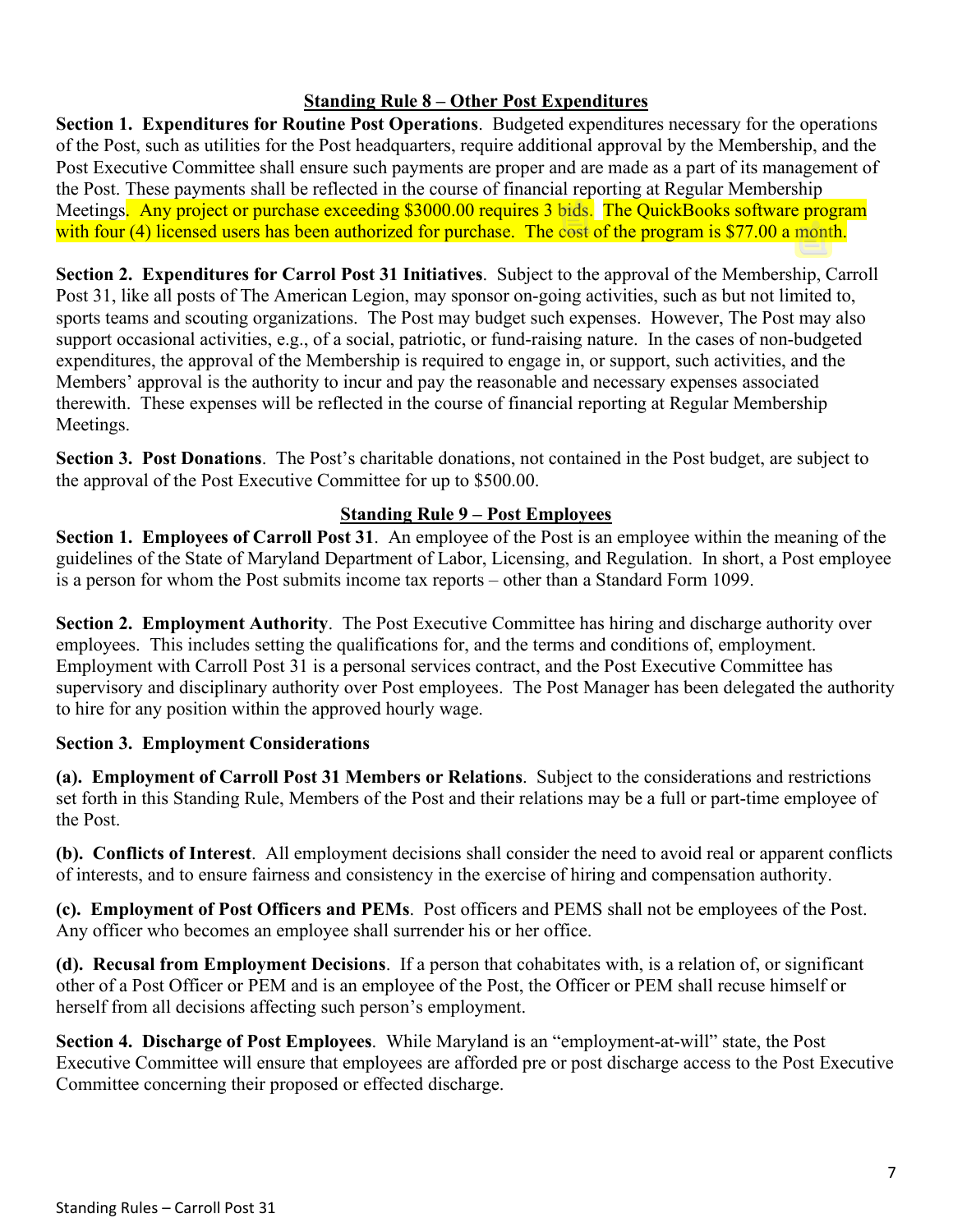### **Standing Rule 10 – Honorary Life Member Committee**

**Section 1. The Honorary Life Membership Committee** shall be established and composed of all honorary life members of the Post. The Chairman shall be elected by the Life Membership Committee and shall serve for a term of one year or for a lesser period as determined by the Life Membership Committee. This committee shall act as the nominating committee for selecting honorary life members of the Post.

**Section 2.** The Committee shall make recommendations to the Post Executive Committee for individuals deserving Post designated Honorary Life Membership. The Post Executive Committee shall have the power to amend such recommendation, and the final recommendation must be approved by the Post membership. The Post shall pay any PUFL fees for the approved members, and forward letter naming the individuals to Department Headquarters.

**Section 3.** Five (5) members of the Committee shall constitute a quorum

### **Standing Rule 11 – Post Auxiliary, SAL, and Legion Riders**

**Section 1.** The President of the American Legion Auxiliary Unit, or their designated representative, shall be allowed to attend the Post meetings and make a report on their activities. The Auxiliary representative shall have no vote at any Post meeting.

**Section 2.** The Commander of the S.A.L. Squadron, or their designated representative, shall be allowed to attend Post meetings and make a report on S.A.L. activities. The S.A.L. representative shall have no vote at any Post meeting if they are not a Post member.

**Section 3.** The National Constitution of the Sons of The American Legion shall prescribe membership in Squadron #31.

**Section 4.** This Post recognizes a program to be known as Chapter #31, The American Legion Riders.

**Section 5.** The National Constitution of The American Legion Riders shall prescribe membership in Chapter #31.

**Section 6.** If the Director of the ALR Chapter is not a Legion member, the Director, or their designated representative, shall be allowed to attend Post meetings and make a report on ALR. activities. The ALR representative shall have no vote at any Post meeting if they are not a Post member.

# **Standing Rule 12 – Appointments and Post Committees**

**Section 1.** The newly elected Post Commander shall appoint the Office of Post Chaplain. Any vacancy occurring in this Office for any reason will be filled by an appointment by the Post Commander.

**Section 2.** The Post Commander shall appoint the following standing committees; Internal Affairs, Finance and Budget, Americanism, National Security and Legislative, Veteran Affairs and Rehabilitation, and House and Entertainment. The Executive Committee shall appoint members to serve on these committees. All committee chairpersons shall be made and announced by the September Post meeting.

**Section 3. The Internal Affairs Committee** shall consist of responsibilities to include the Constitution and By-laws, Membership Recruitment and Retention, Sons of The American Legion and Legion Riders affairs.

**Section 4. The Finance and Budget Committee** shall be responsible with creating an annual budget of the Post pursuant to Article VI, Section 9 of the Post Constitution. be charged with the auditing of all Post accounts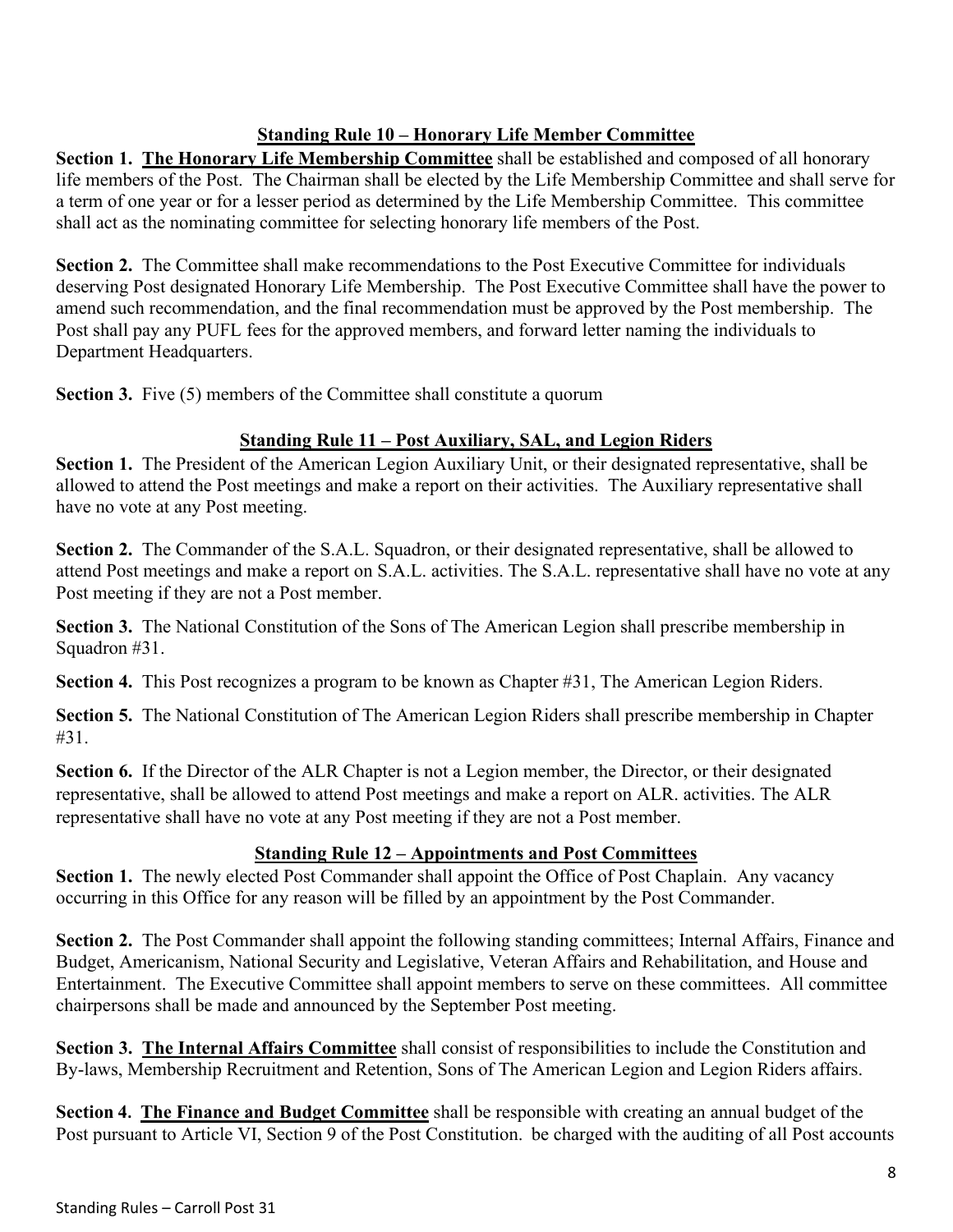and funds at the direction of the Executive Committee. The chairman of the auditing committee shall be appointed yearly by the Executive Committee.

**Section 5. The Americanism Committee** shall consist of the Boys State, Children and Youth, Oratorical, Scholarship, ROTC, Halloween Parade, and Memorial Day Parade programs. The Americanism Committee shall be responsible for all programs and services that promote Americanism and Children and Youth support. They shall administer and supervise the Post scholarship program. The Americanism Committee shall be charged with aiding and providing service to children in the community; cooperating with other established agencies; laboring for the betterment of child conditions and coordinating services and agencies in the community for the above purposes. This Committee will act as an intermediary for any needy child of a veteran in obtaining the fulfillment of the Legion's pledge.

**Section 6. The National Security and Legislative Committee** shall consist of the Legislative, National Security and Blood Donor responsibilities for the Post. They shall be charged with providing information and recommendations on legislative affairs, those issues regarding National Security, as well as local and state affairs as well as creating and administering Post Blood Drives.

**Section 7. The Veteran Affairs and Rehabilitation Committee** shall consist of the Graves and Registration, Visiting and VAVS, Honor Guard, Four Chaplains and Color Guard programs and services. The Graves Registration program shall be charged with the registration and decoration of veterans' graves on Memorial Day and other appropriate occasions.

**Section 8. The House and Entertainment Committee** shall consist of the Feeds, House Improvement and Maintenance, and Hall and Lounge Entertainment responsibilities. The House and Entertainment Committee shall have charge of all matters pertaining to the care of the Post quarters and grounds and arrangements for social activities. At the discretion of the Post Commander, the Post Executive Committee may also serve as the House and Entertainment Committee.

**Section 9. A Membership Committee** shall be under the chairpersonship of the 1<sup>st</sup> Vice Commander, with one or more members appointed by the Post Commander. This committee is charged with securing membership to meet or surpass the quota set by The American Legion, Department of Maryland. To support this effort, the 1stVice Commander will schedule and coordinate events that support recruitment such as revitalizations and participation in local events.

**Section 10. A Public Relations Committee** shall be under the chairpersonship of the 1<sup>st</sup> Vice Commander and be charged with dissemination of news of Post activities to the local community through local media sources. All publications and materials will be given to the Post Historian.

**Section 11. An Achievement Awards Committee** shall be under the chairpersonship of the 1<sup>st</sup> Vice Commander, with two Post members (other than elected officers) to be appointed by the Post Commander. This committee shall convene at the discretion of the chairperson, and will be governed by the following:

**Section 11.1.** To recognize and present awards for outstanding feats, praiseworthy efforts and achievements.

**Section 11.2.** Awards may be presented to any Post member, as well as the members of associated Post units and individuals with civic and community programs as prescribed in the Americanism Manual of The American Legion.

**Section 11.3.** Presentation of awards in writing: Requests will be complete with all facts and pertinent data to substantiate the recommendation. The committee will be guided in all its actions with the thought of promoting The American Legion within the organization and associated Post units, as well as the community. This committee will state its findings and recommendations as an endorsement on the original request and forward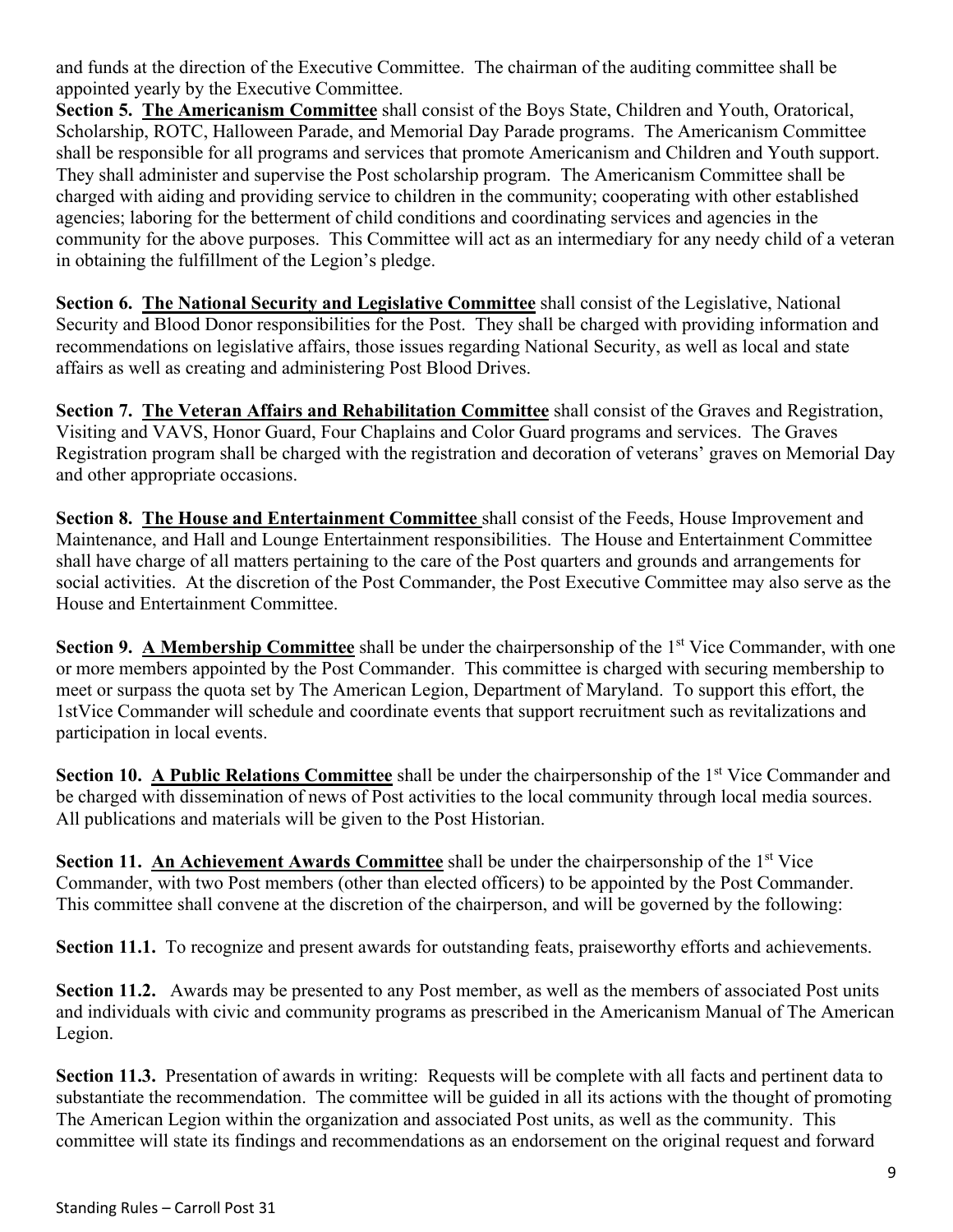the same to the Executive Committee for final action.

**Section 11.4.** This committee, with the approval of the Executive Committee, will devise and design the type of award(s) to be presented.

### **Standing Rule 13 – Discipline of Post Members**

**Section 1.** Members may be suspended or expelled from The American Legion, and/or Carroll Post #31 only upon a proper showing of cause. Charges shall be based upon disloyalty, neglect of duty, dishonesty, or conduct unbecoming a member of the American Legion. All charges must be made under oath, in writing, by the accuser or accusers, and no member in good standing shall lose his/her membership until given a fair trial by the members of the Post Executive Committee, excluding those on the Committee involved and/or witnessing the alleged violation(s).

**Section 2.** The charges shall be filed with the Post Commander or Adjutant, and a copy of the charges shall be served upon the accused either by an officer of the Post who shall certify delivery of said charges into the presence of the accused, or by registered mail directed to the address of the accused shown on the current year's membership records of the Post. The copy of the charges so served shall contain a notice to the accused of the date, time, and place of the hearing of such charges, such date not to be sooner than 15 days after service has been obtained. A copy of all papers served upon the accused, and the certification of the officer who made the service, or the return receipt, signed by the accused, reflecting the registered mail service, shall be preserved in the Post records for reference in the event of appeal. The accused shall be entitled to obtain representation at the hearing and to cross-examine all witnesses against him/her. Reasonable postponement should be accorded to permit the hearing to be held at such time as will best insure the production of all real evidence bearing on the charges provided, however, that the accused may insist upon a hearing within 30 days of the service of charges upon him/her.

**Section 3.** The Post judge advocate shall preside at the trial, and shall have the power and authority to pass upon the materiality and relevancy of all the evidence presented, and shall have general power to prescribe the necessary and reasonable rules and regulations for the orderly procedure of said trial.

**Section 4.** In case of death, removal, vacancy, resignation or disability of the Post judge advocate, it shall be the duty of the Department commander, when duly notified by the Post adjutant, to appoint a special judge advocate in the Department to fill the vacancy. Such special judge advocate so appointed shall have the authority, right and powers of a duly elected Post judge advocate. The Post shall bear the expenses of any special judge advocate.

**Section 5.** The members of the Post Executive Committee, excluding those on the Committee involved and/or witnessing the alleged violation(s) shall constitute the hearing committee. The Hearing Committee shall present their findings and recommendations to the Post.

**Section 6. Punishment** - By two-thirds (2/3) majority of those present and voting at the Post meeting, upon a finding of guilty a member may be reprimanded or suspended for a time not to exceed one year or expelled from The American Legion. Notice of suspension or expulsion of any member shall immediately be sent to the Department Adjutant. The decision of the Post shall be final unless changed by the Department Executive Committee.

**Section 7. Appeal** - Any member who has been so disciplined has the right to appeal to the Department Executive Committee, whose decision on appeal shall be final. Said appeal must be in writing and filed with the Department within thirty (30) days after the action appealed from is taken, provided however, if the punishment is suspension or expulsion from the American Legion, the accused may also appear personally before an Appeals Committee named by the Department Executive Committee; which Committee shall report its findings and recommendations to the Department Executive Committee.